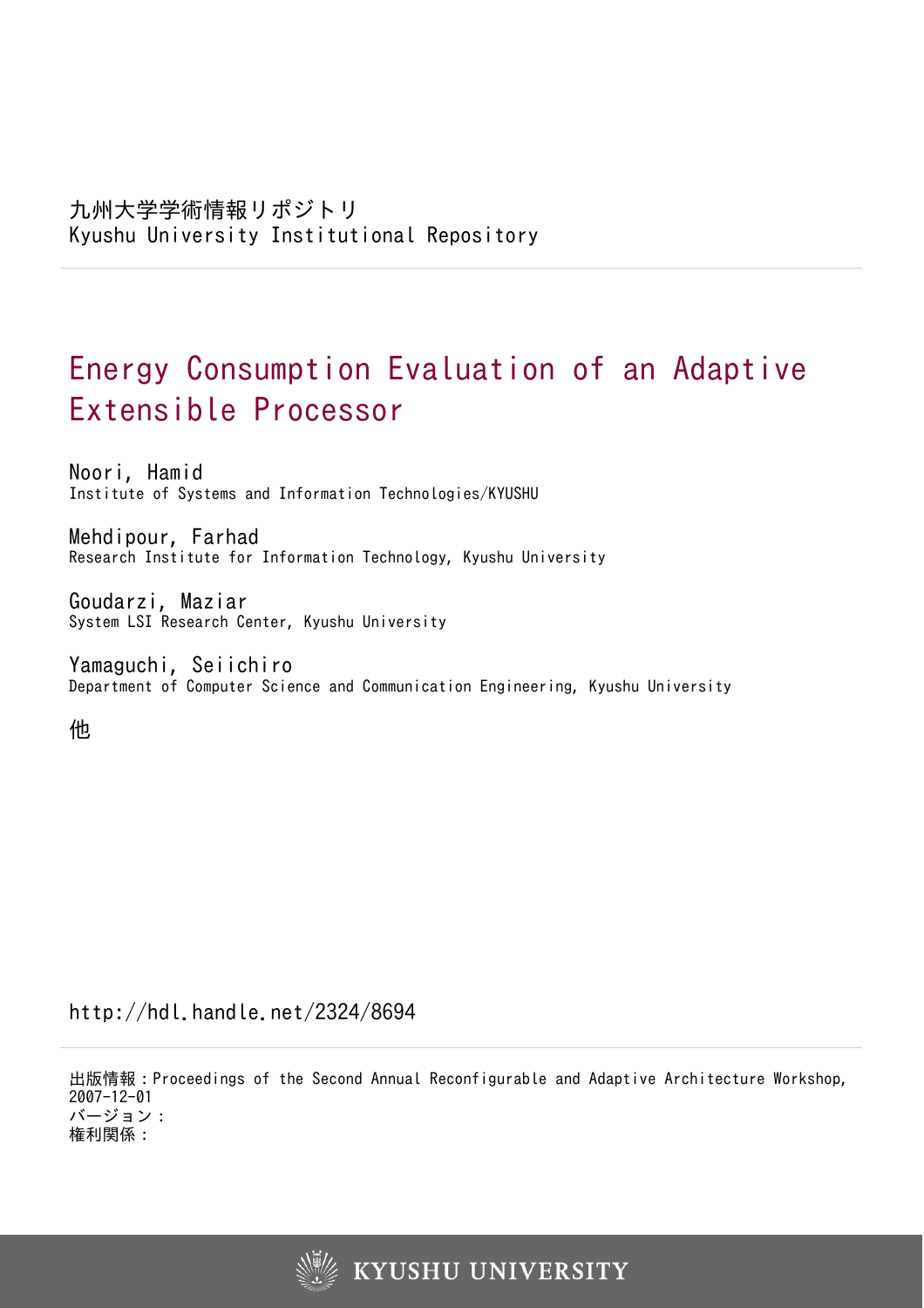# Energy Consumption Evaluation of an Adaptive Extensible Processor

Hamid Noori<sup>±</sup>, Farhad Mehdipour<sup>‡</sup>, Maziar Goudarzi<sup>§</sup>, Seiichiro Yamaguchi<sup>††</sup>, Koji Inoue<sup>†</sup>, and Kazuaki Murakami†

> ± Institute of Systems and Information Technologies/KYUSHU †Department of Informatics, Kyushu University ‡Research Institute for Information Technology, Kyushu University § System LSI Research Center, Kyushu University ††Department of Computer Science and Communication Engineering, Kyushu University

> > noori@isit.or.jp

 ${\frac{1}{2}}$  {farhad, seiichiro} (*a*) c.csce.kyushu-u.ac.jp, goudarzi *(a*) slrc.kyushu-u.ac.jp, {inoue, murakami@i.kyushu-u.ac.jp}

## Abstract

Most embedded systems rely on batteries as their source of energy, and hence, low power consumption is inherently essential for them. In processor-based embedded systems, a large portion of power is consumed for accessing instruction memories (including on-chip caches and off-chip memories), register-file, and also in the clock-distribution tree. Encapsulating critical computation subgraphs as applicationspecific instruction set extensions is an effective technique to reduce above-mentioned accesses and execution time (clock energy) and consequently, enhance the energy efficiency of these systems. However, the addition of custom functional units to the base processor is required to support the execution of custom instructions, which due to the increase of manufacturing and design costs in new nanometer-scale technologies and shorter time-to-market it is becoming an issue. To address these issues, in our proposed approach, the custom functional units are replaced with a reconfigurable functional unit and instruction customization is done after chip-fabrication. Therefore, while maintaining the flexibility of a conventional microprocessor, the energy reduction feature of customization is utilized for enhancing the energy efficiency. Our reconfigurable functional-unit is capable of executing custom instructions with multiple exits, resulting in 15% more energy saving compared to the single-exit counterpart. Moreover, two custom instruction invocation techniques are compared in terms of energy saving. Experimental results show up to 79% reduction (37% on average) energy saving on MiBench benchmark suit.

## 1. Introduction

The requirement of portability of embedded systems places severe restrictions on power consumption. Even though battery technology is improving continuously and processors and displays are rapidly improving in terms of power consumption, battery life-time and battery weight are issues that will have a marked influence on how embedded systems can be used. Moreover, more computing power is required by these devices for new generations due to more functionality and complexity of the supported applications [24]. Therefore, power consumption is becoming the limiting factor in the amount of functionality and complexity that can be placed in these devices. These properties raise the need to increase the energy efficiency and to extend the battery lifetime of embedded systems.

Hardware/software partitioning [1] is shown to be effective for minimizing the power consumption of embedded processor-based systems. Other effective techniques to enhance the efficiency of these systems, are using Application Specific Instruction set Processors (ASIPs) or extensible processors  $\lceil 3 \rceil \lceil 4 \rceil \lceil 13 \rceil \lceil 14 \rceil \lceil 15 \rceil \lceil 16 \rceil$ . A custom instruction (CI) encapsulates the computation of a frequently executed subgraph of the program's dataflow graph (DFG). Using CIs results not only in more speedup but also less energy consumption  $[2][3][4]$ , due to reducing accesses to different components of the base processors (e.g. memories, decoder, register file, etc) and the execution time (i.e. less clock energy), compared to a conventional embedded microprocessor. The targets of these approaches are custom hardware. Although performance/energy efficiency can be obtained through custom hardwired implementation, however it impacts flexibility. Moreover, the time and cost of designing and verifying a base processor with augmented custom hardware, causes many issues associated with designing a new processor from scratch, such as longer time-to-market and significant NRE (Non-Recurring Engineering) costs, specially that the NRE and design costs keep on increasing for the new technologies [5] [24]. Therefore, reconfigurability is becoming more important in future embedded processors [6].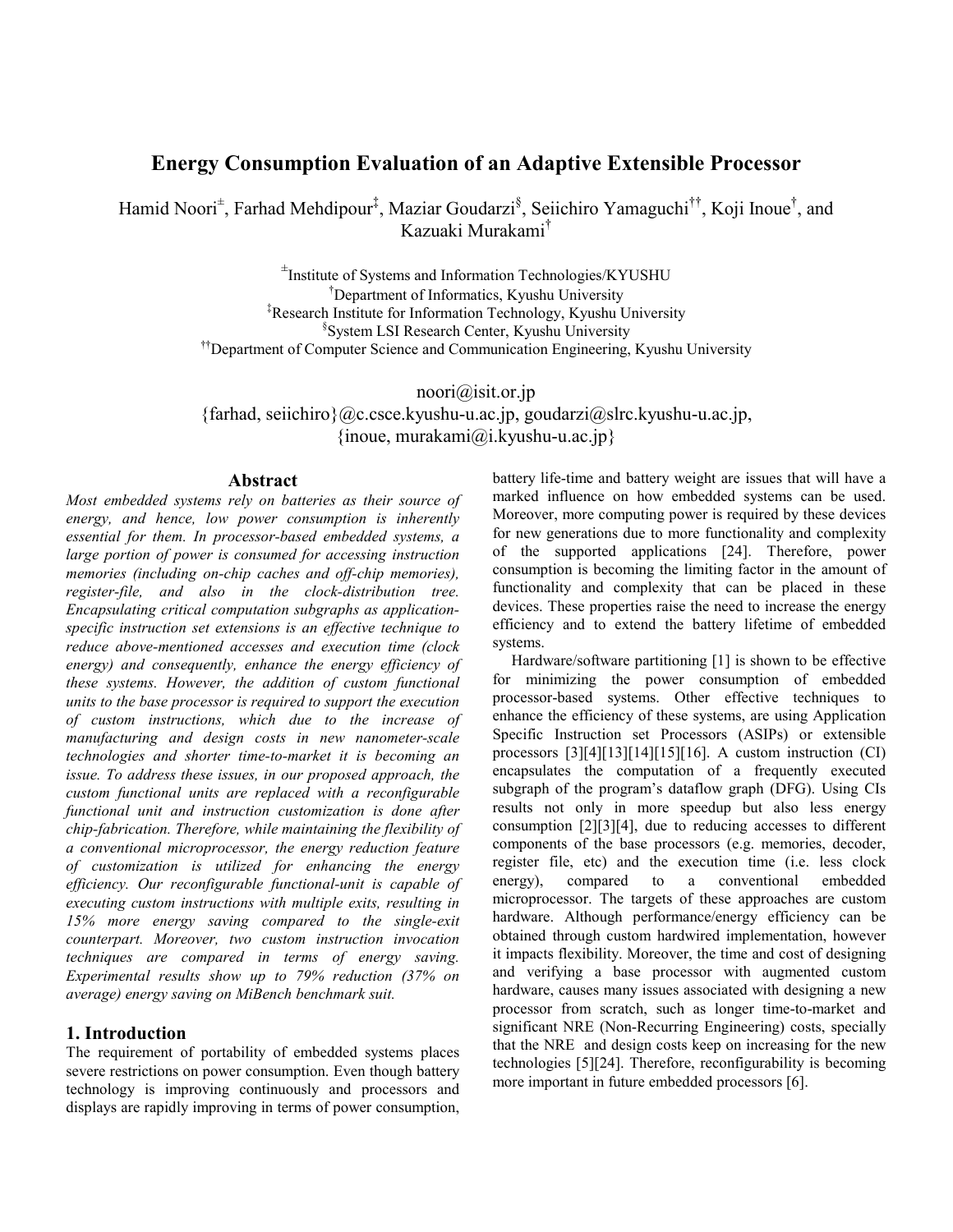Although reconfigurable hardware consumes more energy compared to custom hardware, still it shows the potential in energy reduction while maintaining the flexibility  $[7][8][9][10][11][12].$ 

In this paper, we describe our proposed ADaptive EXtensible processOR (ADEXOR) in which, CIs are generated and added after chip-fabrication automatically. To cover higher percentage of dynamic instructions, unlike other methods for identifying and generating optimal set of CIs such as  $[13][14][15][16]$  that focus on CIs with a single entry and a single exit, we propose CIs with single entry but multiple exits. Consequently, the proposed multi-exit CIs (MECIs) can cover hot directions of several branches into the CI without being limited to selecting just one or all of the directions. This brings about larger CIs, more instruction level parallelism (ILP), hiding branch misprediction penalty and reduction in accesses to the branch predictor. MECIs can cover both directions of branches if both are hot. Moreover, we use a coarse-grain reconfigurable functional unit (referred in this paper as CRFU) instead of custom functional units, which brings flexibility and enables to support more CIs. The conditional execution is supported by the CRFU to handle multi-exit feature of the proposed CIs. Experimental results show that using the proposed approach the energy consumption can be reduced up to 79% and 37% in average, while providing flexibility and compatibility. The contributions of this paper are 1) energy evaluation of the proposed architecture, 2) showing its effectiveness on energy reduction, 3) comparing two MECI invocation techniques in terms of energy saving, and 4) showing the effectiveness of proposed MECIs over CIs limited to one basic block on energy efficiency enhancement.

## 2. Related Work

The conventional embedded microprocessors are the most flexible devices for implementing embedded and mobile systems, however their energy consumption is very high. One solution is moving frequently executed portions of the applications to custom hardware.

Henkel [1] presents an approach that minimizes the power consumption of embedded core-based systems through hardware/software partitioning among a processor and ASICs. A concept of instruction subsetting is introduced in [2] to create an ASIP from a more general processor. This work defines the notion of instruction subsetting and explores its use as a means of reducing power consumption from the system level of design. The work in [3] describes an automatic methodology to select CIs to augment an extensible processor, in order to maximize its performance/energy efficiency for a given application program. Biswas et al., present an instruction set extension identification technique in [4] that can automatically identify state-holding custom functional units, thus being able to reduce memory traffic from cache and main memory to improve performance and reduce energy.

Significant manufacturing and design cost and shrinking timeto-market are becoming issues for these approaches [5][24].

Wan [7] presents a fine-grain loosely-coupled reconfigurable architecture template for low-power digital signal processing, and then an energy conscious design methodology to bridge the algorithm to architecture gap. Stitt [8] describes a loop-oriented partitioning for moving critical code from software to a fine-grain loosely-coupled accelerator. They show the effectiveness of their proposed method in energy reduction as well as obtaining higher speedup. XiRisc [9] is a VLIW processor with a tightly coupled fine-grain reconfigurable functional unit. Mapping computation intensive algorithmic portions on the reconfigurable unit allows a more efficient elaboration, thus leading to an improvement in both timing performance and power consumption. Fine-grain accelerators allow for very flexible computations, but they consume more energy, have a longer latency and reconfiguration time compared to coarse grain counterparts. Furthermore, they need a larger amount of memory (more energy consumption) for storing configuration bits.

CRISP [10] is a coarse-grain reconfigurable instruction set processor designed for multimedia applications. Its reconfigurable functional unit is composed of complex blocks such as ALUs and is tightly coupled with the base processor. Average 2.5 times the performance of a RISC processor is achieved with an average of 18% energy increase. In [11] a new low-power Processor-In-Memory-based 32-bit reconfigurable datapath optimized for multimedia applications is presented. They also show the effectiveness of reconfigurable accelerator for reducing energy. Almost all of the proposed reconfigurable processors and systems need new programming model, new compiler, source code modifications, or new opcode for CIs which results in binary or object code incompatibility.

The method proposed in [12] shows the effectiveness of dynamic hardware/software partitioning on energy reduction, using binary code instead of high level or source code. However, it needs online profiler and hardware for dynamic optimization and synthesis. In this method loops are accelerated on their proposed fine-grain configurable logic.

In our approach a coarse-grain reconfigurable functional unit is used, however to make it more energy efficient, the amount of augmented hardware is evaluated through a quantitative approach [17]. In the proposed architecture there is no need to a new programming model, new compiler, or new opcodes which obviate rewriting or recompiling the source codes. Consequently, our approach maintains binary compatibility and is applicable to cases where the source code is not available. To obviate extra hardware for online profiler, dynamic optimization and synthesis, two phases are defined.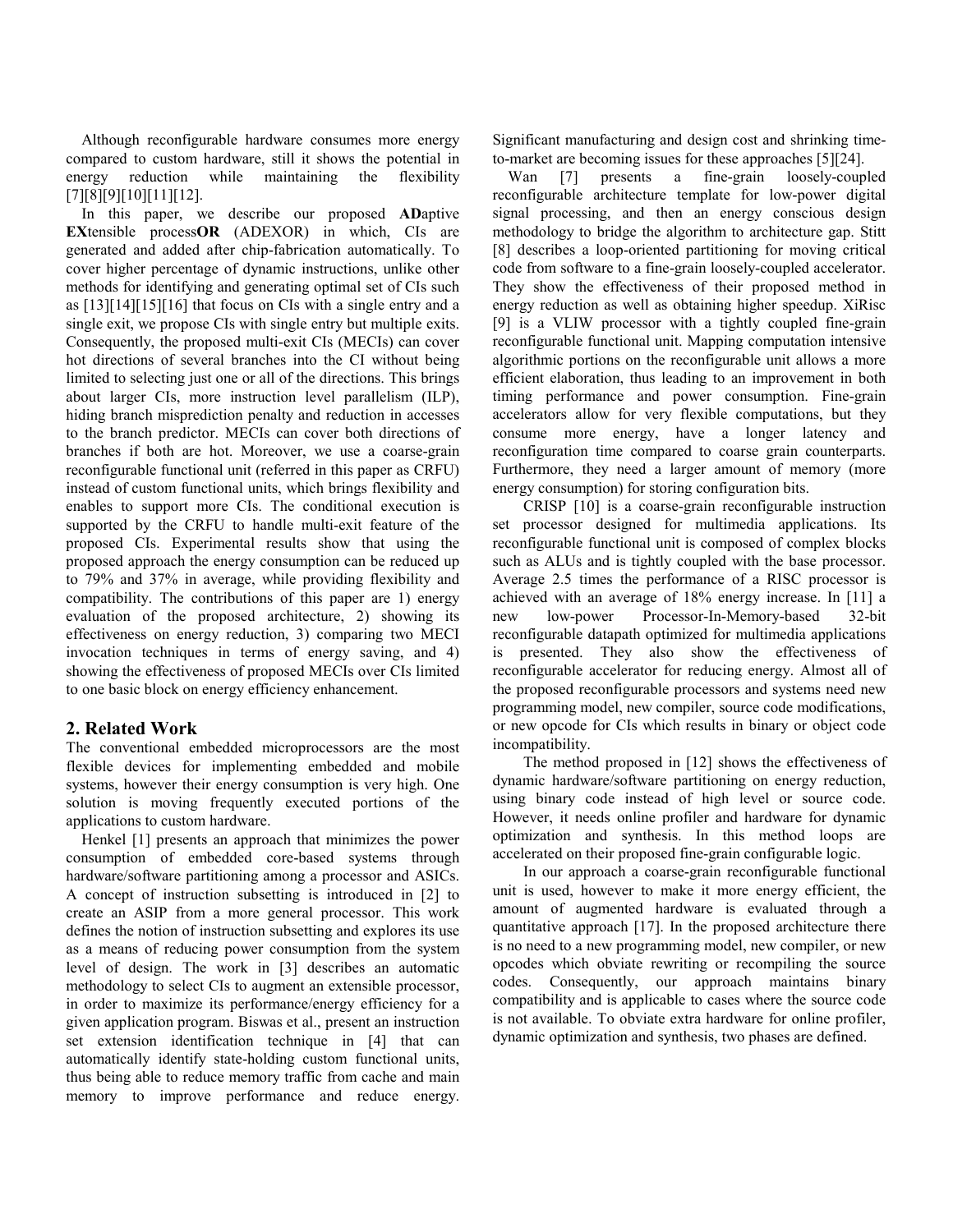#### 3. Overview of ADEXOR Architecture

ADEXOR is composed of four main components:  $i$ ) a base processor which is a 4-issue in-order RISC processor, ii) a coarse grain reconfigurable functional unit (CRFU) whose functions and connections are controlled by configuration bits, iii) a configuration memory for keeping the configuration bits of the CRFU for each MECI and  $iv$ ) counters for controlling the read/write signals of the register file and selecting between ALUs and the CRFU (Fig. 1).



Figure 1. Integrating the base processor with the CRFU

In order not to increase the number of read/write ports of the register file, it is shared between CRFU and ALUs. To make the CRFU inactive while application is running on the base processor and also inactivate ALUs while MECIs are executed on the CRFU, two sets of input registers have been considered for the ALUs and the CRFU, with complement enable signal. The CRFU is in parallel with ALUs. It is fully combinational and is based on matrix of functional units (FUs) with eight inputs, six outputs and 16 FUs (Fig. 2). The CRFU reads (writes) from (to) register file. The CRFU is assumed to be multi-cycle to avoid becoming the critical path of the circuit. The required execution cycles for running MECIs on the CRFU is variable and depends on the depth of the DFG of each MECI and the clock frequency of the base processor which is kept as part of configuration bit-stream.



Figure 2. Proposed architecture for the CRFU

When a MECI is detected in the object code, the required clock cycles for executing the corresponding MECI is loaded from configuration memory into the counters. For the specified clock cycles the counters select the configuration bits to enable the required input and output registers of the MECI for the CRFU and its inputs and outputs.

Each FU of CRFU can support fixed-point instructions of the base processor except multiply, divide and load. It can support MECIs including at most one store. CRFU uses configuration memory to update the program counter (PC) and find the valid exit point, after executing each MECI. The specifications of the CRFU have been determined using a quantitative approach [17]. In our quantitative approach, first the MECIs were generated for 21 applications of Mibench [20] without considering any constraints (i.e. number of inputs, outputs, FUs, connections and etc). Then according to the mapping rate (which shows the percentage of the generated MECIs for 21 applications that can be mapped on the CRFU considering their execution frequency and execution time of each application) different constraints such as number of inputs, outputs, FUs and etc are determined for the CRFU. The result is the proposed architecture for the CRFU in Fig. 2, for which 81.34% of generated MECIs for 21 applications can be mapped on it. The remaining 18.66% of generated MECIs are partitioned to smaller and mappable MECIs using our proposed integrated mapping-temporal partitioning framework [19]. The CRFU can support conditional execution via conditional data selection which is required for executing MECI [17].

Two phases have been defined for using ADEXOR: configuration phase and normal phase (Fig. 3). In the configuration phase, which is done offline, target applications are run on an instruction set simulator (ISS) and profiled at binary level. Then, the start addresses of hot basic blocks (HBBs) are detected. An HBB is a basic block with an execution frequency more than a given threshold. MECIs are generated by linking HBBs. Mapping the MECIs to generate configuration bits for the CRFU is done in this phase as well. In the normal phase, the CRFU, its configuration memory and counters are employed for executing MECIs.



Fig. 3. Different phases for designing and using ADEXOR

# 4. Generating Multi-Exit Custom Instructions

#### 4.1. Motivation example

Fig. 4 shows the control flow graph (CFG) of the main loop in adpcm<sup>[20]</sup>. The number of instructions in each blocks range from 1 to 6 with an average of 2.24 instructions. Each block is quite small, as shown by these numbers therefore, extending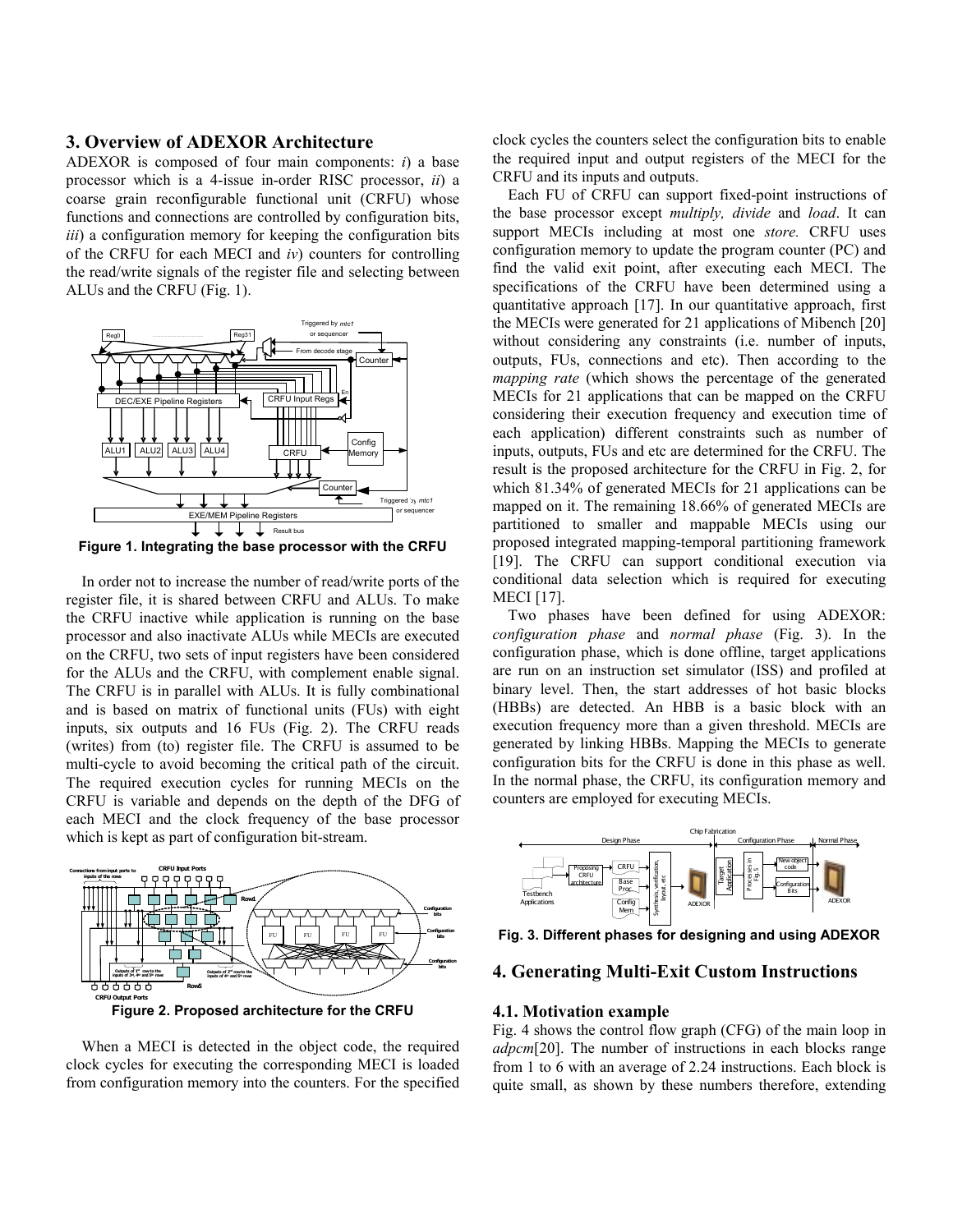custom instructions over a basic block helps to cover more instructions. Continuous red arcs are hot directions (with an execution frequency greater than a given threshold) and dotted black ones are not. Both directions are hot for the majority of the branches. In these cases, covering both directions of a branch can aid the creation of larger CIs, hence more parallelism, as well as eliminate branch misprediction penalties, and reducing accesses to the branch predictor. In extensible processors with custom functional units, because the amount of augmented hardware can be determined by the designer before fabrication and since handling CIs with single exit is easier, the designers prefer to select single entry-, single exit subgraphs as a CI. However, in our case because the hardware resources (CRFU) are fixed, in order to be able to extend CIs over basic blocks effectively and use the available hardware (CRFU) efficiently, MECIs are proposed.



Figure 4. Control flow graph of main loop in adpcm

#### 4.2. Generating MECIs

Fig. 5 shows the chain of main functions and tools that are used for generating MECIs. First the applications are run on the ISS (1) and profiled at binary level (2). Using the profiling data, the HBBs are detected (3) and linked to make hot instruction sequence (HIS). MECIs should not cross loop boundaries. Therefore, first, hot loops are detected and sorted from the innermost loop to the outermost in the ascending order of their start addresses. To generate a HIS, the start address of the first HBB of the loop is passed and checked whether it has been covered by previous MECIs or not. If it has not been covered, the HBB is read from the object code (4) and added to the current HIS. For each HBB the last instruction is checked. If the not-taken direction is hot the HBB in the not-taken is added to the HIS. If the taken direction is hot, the HBB in taken direction is added and if both taken and not-taken are hot, both are added to the HIS using a recursive function. This process is repeated for each new added HBB until HIS reaches to the end (terminal) points in all directions. When generating HIS is done for the loops, similar process is continued for the remaining HBBs (5).

Then the control dataflow graph (CDFG) is generated (6) and passed to the MECI generator. In current implementation, each MECI can include only fixed-point instructions except multiply, divide and load. It can support at most one store instruction, up to five branches and four exit points. The exit points of a MECI are:  $i$ ) branch with only one hot direction,  $ii$ ) indirect jump, return and call, iii) hot backward branch and  $iv$ ) an instruction where its next instruction is non-executable. Executable instructions are those instructions that can be executed by the CRFU and non-executable (i.e. floating point, load, divide, multiply, second store) are those that are not supported by the CRFU.

MECI generator looks for the largest subgraph that can be executed on the CRFU, in the CDFG. Then, after checking the flow-, anti-, and output-dependence, executable instructions in each HBB are moved and added to the entry point (head) and exit point(s) (tails) of the detected subgraph (7). For those parts that instructions are moved, the object code is rewritten. Then it is passed to the integrated framework [19] to partition large MECIs to mappable MECIs on the CRFU (9). Next, generated MECIs are mapped on the CRFU.



Fig. 5. Tool chain for generating MECIs

To insert MECIs into the instruction stream and remove the individual instructions from the stream at the normal phase, two MECI invocation techniques are used. In the first method the entry point instruction of the subgraph of each MECIs is overwritten by *mtcl* (move to coprocessor) instruction in the object code to flag the start of a MECI. In the normal phase when the *mtc1* is decoded, its operand is used for indexing and loading configuration bits from configuration memory of the CRFU for the corresponding MECI.

In the second approach a hardware called sequencer is utilized. The sequencer is a table (a context address memory or CAM) that keeps the address of logically previous instructions of MECIs. The sequencer is initialized at the configuration phase. In the normal phase for each access to the instruction cache, the program counter is applied to the sequencer. For a hit the corresponding data is used for indexing the configuration memory to load the configuration bits of the MECI on the CRFU.

#### 5. Energy Consumption Evaluation Model

In 180nm (our target technology) the leakage power is negligible compared to the active power [23], therefore, it has been neglected in our model. The energy consumption of the base processor comprises from three main parts:  $i$ ) energy of the clock-tree,  $ii)$  energy of different components of the base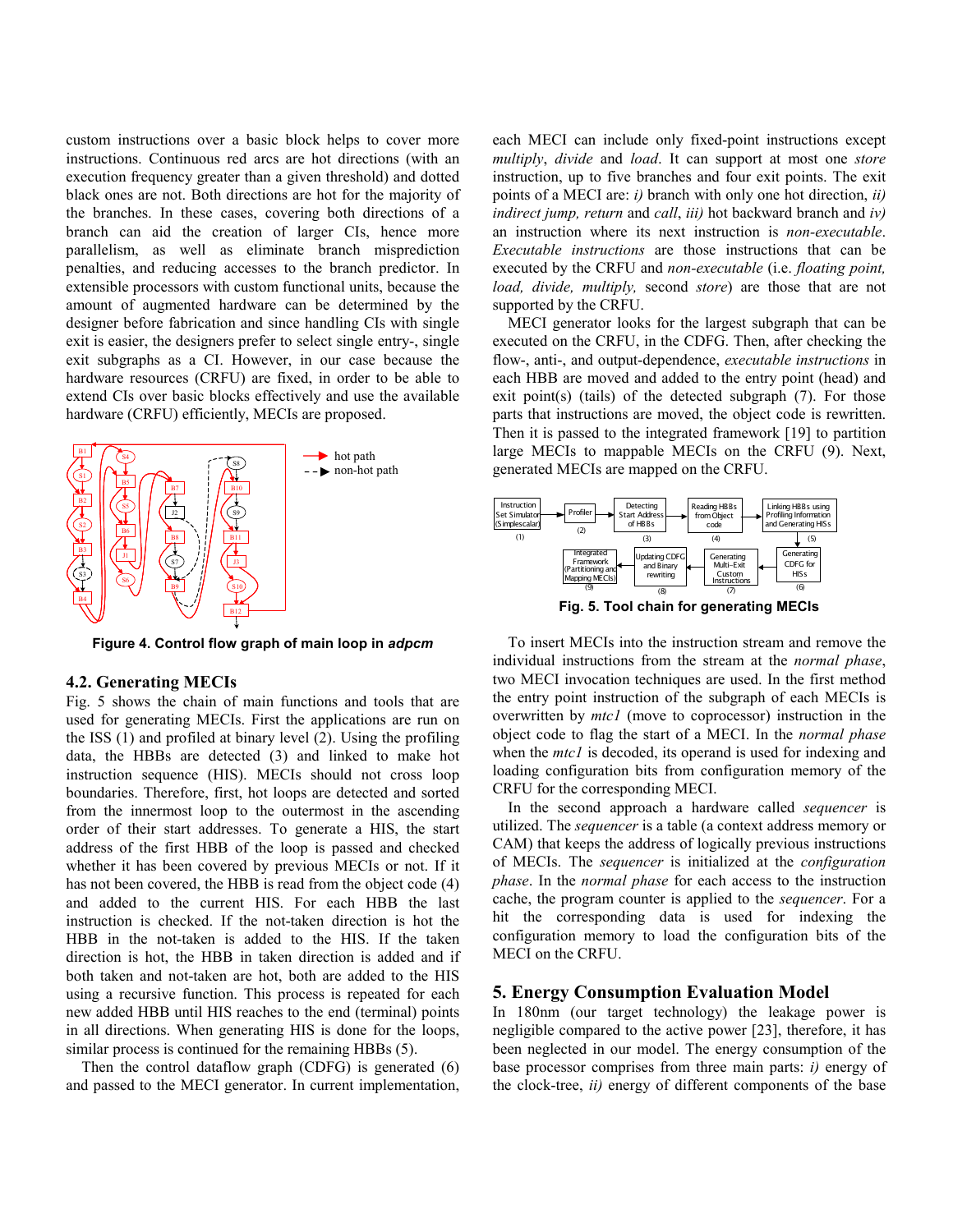processor, and iii) energy for accessing off-chip memory. The energy of clock-tree is the product of number of execution clock cycles and the energy for each clock pulse. The energy of each component is measured by number of accesses to each component times the energy of each access and finally, the energy of off-chip access is the product of number of misses of instruction and data caches and energy for each off-chip access  $(Eq. (1)).$ 

Base Processor Energy = (num exec cycle \* energy(clock))  $+\sum$ num \_access(comp) \* energy(comp) + comp (icache miss+ dcache miss)  $*$  energy off chip access  $Eq.(1)$ 

where energy(X) = power(X)  $*$  clock period Eq. (2)

The *num* access(comp) and *power(comp)*, respectively are number of accesses and power consumption of different components of the base processors (e.g. instruction and data caches, integer and floating point ALUs, result bus, register file, and etc) which are obtained through running each application on the Wattch [21]. The num\_exec\_cycle, icache miss, and dcache miss, which show the number of execution clock cycles for an application, number of instruction and data cache misses, are obtained using Wattch as well. The penalty for each miss is assumed to be 20 cycles and according to [22] the energy for each off-chip access is considered to be 40nJ. The target of Wattch has been set for 180nm technology. The *clock period* is clock period of the base processor. Five different *clock period* fvalues are examined in Section 5.

The energy of ADEXOR is calculated similar to the base processor, which is added to energy overhead (due to the CRFU, and configuration memory). The numbers of accesses to different components (Anum\_access), instruction cache miss (Aicache miss), and execution clock cycles (*Anum\_exec\_cycle*) changes due to the execution of MECIs on the CRFU (Eq. 3). The MECIs do not affect the number misses of data cache. The *Energy* Overhead is the energy overhead of ADEXOR due to the extra hardware.

$$
ADEXOR Energy = Anum\_exec\_cycle * energy (clock) +
$$
  

$$
\sum_{comp} Anum\_access(comp) * energy(comp) +
$$

(Aicache miss+dcache miss)\*energy off chip access + Energy Overhead Eq. (3)

It was mentioned that the CRFU has six outputs but Fig. 1 depicts that it has four outputs. To support CRFU with six outputs without increasing the number of write ports of the register file, two registers have been added to the CRFU. When a MECI has more than four outputs, four of them are written in one cycle and the remaining ones in the next cycle. Therefore, for executing MECIs with more than four outputs (comprising around 13.2% of MECIs generated for 21 applications), one more clock cycle is needed.

The number of execution clock cycles for ADEXOR (*Anum exec cycle*) comprises of two parts.

Anum exec cycle = num exec cycle  $W/O$  MECI + Clk MECI CRFU(clock\_period) Eq. (4)

num exec cycle  $W/O$  MECI is the number of execution clock cycles for running those portions of the application that are executed on the base processor and Clk MECI CRFU is number of clock cycles required for executing MECIs on the CRFU. Clk MECI CRFU depends on the clock frequency of the base processor because, for faster clock frequencies more clock cycles are required for executing MECIs on the CRFU. Therefore, the total energy of clock for ADEXOR is calculated utilizing the following equation:

Total energy clock = (num exec cycle  $W/O$  MECI + (NCLK GATING\*Clk MECI CRFU)) \* energy(clock) Eq. (5)

The CRFU is fully combinational therefore there is no need to the clock for executing MECIs on the CRFU. If the clock can be gated while executing MECIs on the CRFU, NCLK GATING will be zero, otherwise it will be one.

The energy overhead of *mtc1* MECI invocation technique has three main terms. The first term relates to the register file. Because the register file has been shared between ALUs and the CRFU, its fan-out has been doubled therefore, we assume that each access to the register file consumes two times more energy compared to the base processor without the CRFU. The second term corresponds to the CRFU which is the summation of the product of its power and its delay for each execution of a MECI. The final term is the energy of the configuration memory which is the energy for each access times the total execution of MECIs for the target application (Eq. (6)).

$$
mtcl\_energy\_overhead =
$$
  
\n((Anum\\_access (regfile) \* energy (regfile) +  
\n#MECls  
\n(
$$
\sum_{i=1}^{HMECls} exec\_freq(i) * ((CRFU\_power * CRFU\_delay) +\nConfig_Mem\_Energy) *OVH_FACT) \qquad Eq. (6)
$$

#MECIs is the number of MECIs generated for each application and *exec freq* is the execution frequency of each MECI. The VHDL code of the CRFU was developed and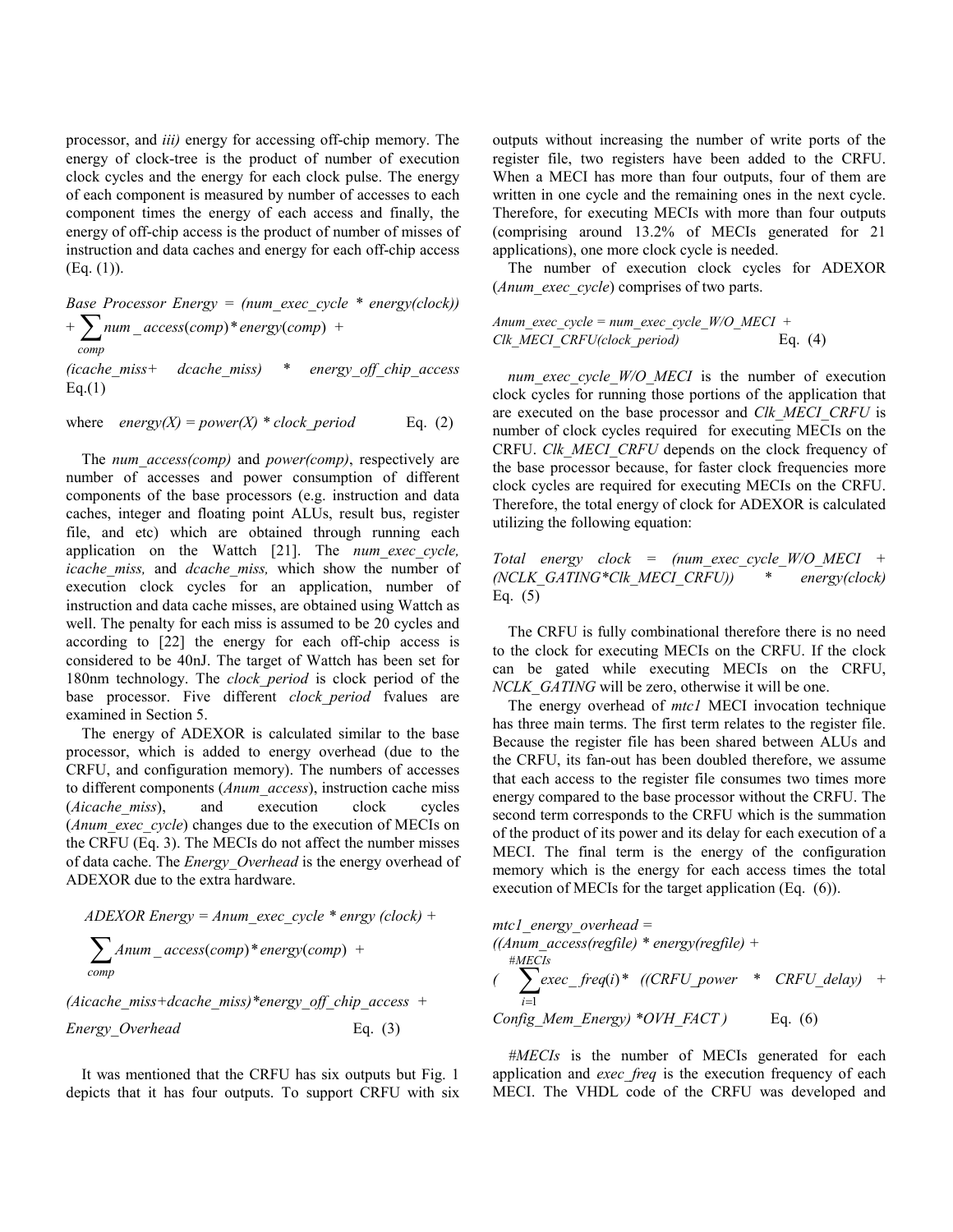synthesized using Synopsys tools and Hitachi 180nm library. The area of the CRFU is 2.1 mm<sup>2</sup>. Since each FU output can be accessed directly via the output ports of the CRFU and also the depth (length of critical path in the DFG) of each MECI is known after mapping hence, we can have a CRFU with variable latency in which the latency depends on the depth of each MECI. The delays of the CRFU for MECIs with various depths from 1 to 5 are 2.2 ns, 4.2 ns, 6.1 ns, 7.9 ns and 9.8 ns, respectively. The required clock cycles for executing each MECI is determined according to the aforementioned numbers, depth of its DFG and base processor clock frequency. However we assume the worst case for CRFU delay in Eq. (6) which is 9.8ns. Verilog-XL from Cadence, Power Compiler from Synopsys and 180nm technology cell library from Hitachi were exploited to measure the power of CRFU. The power consumption of the CRFU is 246.335 mW which is used as CRFU power in Eq. (6). The CRFU needs 375 bits for control signals and 240 bits for immediate values and exit points. Therefore, each MECI needs  $615$  bits ( $\sim 80$  bytes) in total for its configuration. The configuration memory is assumed to keep up to 100 MECIs. Therefore, the size of the configuration memory is 80x100 bytes SRAM with a 640-bit width data bus, so that in one clock cycle the configuration can be loaded to the CRFU. The configuration memory was modeled using CACTI [18] in  $0.18 \mu m$ . The area is  $0.77 \text{mm}^2$  and the energy for each access is 0.198 nJ (ConfigMem\_Energy at Eq. (6)).

The energy overhead of sequencer approach equals the energy overhead of *mtc1* plus the energy of the *sequencer*. The energy of sequencer is the energy for each access to sequencer times the number of access to the instruction cache.

sequencer energy overhead = mtcl energy overhead + (Anum access(instr\_cache)\*sequencer\_Energy\*OVH\_FACT) Eq. (7)

The sequencer table was modeled using CACTI. The area of the *sequencer* is  $0.61$  mm<sup>2</sup> and the energy for each access is 0.29 nJ (Sequencer Energy).

In *mtcl* the energy overhead is less compared to the sequencer, due to less required hardware, however the disadvantage is that the mtcl instruction itself should be fetched and decoded. The other advantage of sequencer is that the object code does not need to be modified.

Since the energy of the base processor, the CRFU, configuration memory and the sequencer have been measured using different tools, a factor has been considered for the energy overhead (OVH\_FACT). The effect of this coefficient on the total energy reduction is studied in the next section. The access reduction and energy reduction used in the next section are measured using the following equations.

$$
access reduction(X) = \frac{num\_access(X) - Anum\_access(X)}{num\_access(X)} * 100
$$

energy reduction = 
$$
\frac{base\_processor\_energy - ADEXOR\_energy}{base\_processor\_energy} * 100
$$

## 6. Evaluation Results

The configuration of the base processor is in Table 1. We tried 21 applications of Mibench [20].

| Issue                          | 4-way                       |
|--------------------------------|-----------------------------|
| Level-one Instruction Cache    | 16KB, 1 cycle for hit, 20   |
| (2-way) and Data Cache (4-way) | cycles for miss             |
| <b>Execution</b> units         | 4 integer, 4 floating point |
| Multiplier (int. floating),    | (1, 1)                      |
| Divider (int, floating)        | (1, 1)                      |
| Branch predictor               | bimodal                     |
| Branch prediction table size   | 2048                        |
| Extra branch misprediction     | 3 cycles                    |
| latency                        |                             |

Table 1. Base processor configuration

#### • Component accesses reduction

Fig. 6 shows the percentage of access reduction for different components of the base processor when sequencer is utilized. Due to collapsing instructions as custom instructions and according to the types and instructions that can be supported by MECIs, accesses to decoder, branch predictor, register file, instruction cache, integer ALUs and result bus are reduced. Moreover, due to access reduction to instruction cache, number of instruction cache misses and hence off-chip memory access is reduced as well. Reduction of instruction cache misses is up to 86% for rijndael. As expected, because the register file and the result bus have been shared between the CRFU and the ALUs, the percentage of their access reduction is less compared to the other components.



Figure 6. Access reduction to different parts of the base processor using the CRFU & sequencer

Specially, for the register file, since before executing each MECI all the required input registers for different paths in a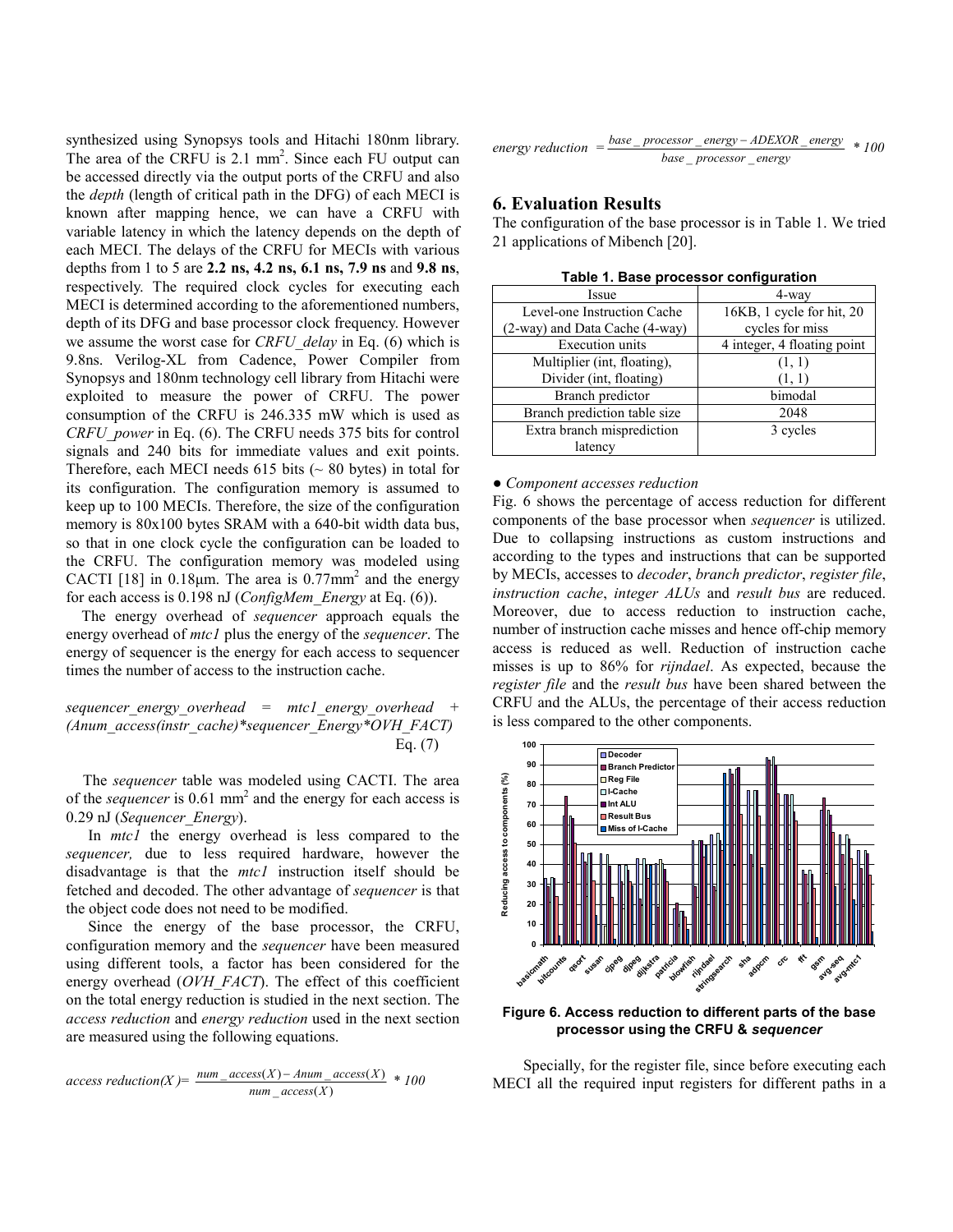MECI should be read.  $avg-seq$  and  $avg-mtcl$  show the average access reduction (for 21 applications) regarding to the two proposed MECI invocation approaches: sequencer and mtc1. The avg-mtc1 is almost 8% less compared to avg-seq, due to the mtcl instructions execution overhead. The average instruction cache miss reduction for sequencer is 22.5% while for *mtcl* is 6.5%. The average access reduction for register file, results bus, branch predictor, and other components are 27%, 43%, 45% and around 53% using sequencer, respectively.

## ●Clock energy reduction

Using MECIs and CRFU enhances the performance of the base processor, hence less clock cycles (consequently, less energy) is needed for executing an application. Fig. 7 shows the percentage of clock energy reduction using CRFU compared to the base processor without CRFU.

For higher clock frequencies, the base processor has to wait more clock cycles until the execution of a MECI finishes on the CRFU. The first bar for each application shows the energy saving percentage for clock when clock is gated while executing MECIs on the CRFU. Other bars show the energy saving for clock considering different frequencies in a case that clock gating is not applied but the base processor is stalled while the MECIs are executing on the CRFU (for *sequencer* invocation technique). By clock gating 10% more energy can be saved compared to a non-clock gating 300MHz frequency processor, in average (which is 42.6%).



Figure 7. Clock energy reduction

#### ●Total energy reduction

Fig. 8 shows the total energy reduction for the ADEXOR compared to the base processor for different clock frequencies and clock gating (for sequencer). The reason for the highest energy reduction by *adpcm* (79% for clock gating) is that it has a main loop with 56 instructions, including 12 branches. For 7 of these branches, both taken and not-taken are hot, so that 27% of branches are mispredicted. Therefore, a considerable

percentage of executed clock cycles belong to the penalty of the mispredicted branches (18%). For those branches with both directions being hot, the MECIs include both directions, and hence, the CRFU architecture eliminates cycles related to mispredicted branches. Also, since HBBs are linked and longer MECIs are generated, more ILP can be extracted. For applications like basicmath, susan, patricia, and fft that most of the dynamic instructions are floating point, multiply, divide and load  $(69\%, 45\%, 44\%$  and  $57\%,$  respectively), the energy reduction is less than average which is already expected since those instructions are not covered in MECIs. The average total energy reduction for clock gating is 42% and for 300MHz clock frequency is 37%. The average of total energy reduction for *mtc1* is almost 8% less than *sequencer*.



Figure 8. Total energy reduction

●The effect of energy overhead on total energy reduction To study the effect of energy overhead on the total energy reduction, various values were assigned to the OVH FACT in Eq. 6 and Eq. 7 as shown in Fig. 9. The energy consumption of the CRFU is 12.4 times of the configuration memory and the energy overhead of the *sequencer* is 1.7 times of *mtcl*, in average. The results show that for each 10x factor of OVH COEF the average total energy reduction degrades almost by 1.3%, 0.8%, 2% and 1.2% considering the sequencer with clock gating, mtcl with clock gating, sequencer at 300MHz and mtcl at 300MHz, respectively. Although, the energy overhead of sequencer is more than mtc1, still it can save more energy, due to higher coverage of dynamic instructions. Even if the energy consumption of the base processor becomes 50 times smaller or the overhead energy becomes 50 times bigger, for 300MHz clock frequency, sequencer approach still can save almost 5% more energy. For the 100x factor this number decreases to 1%.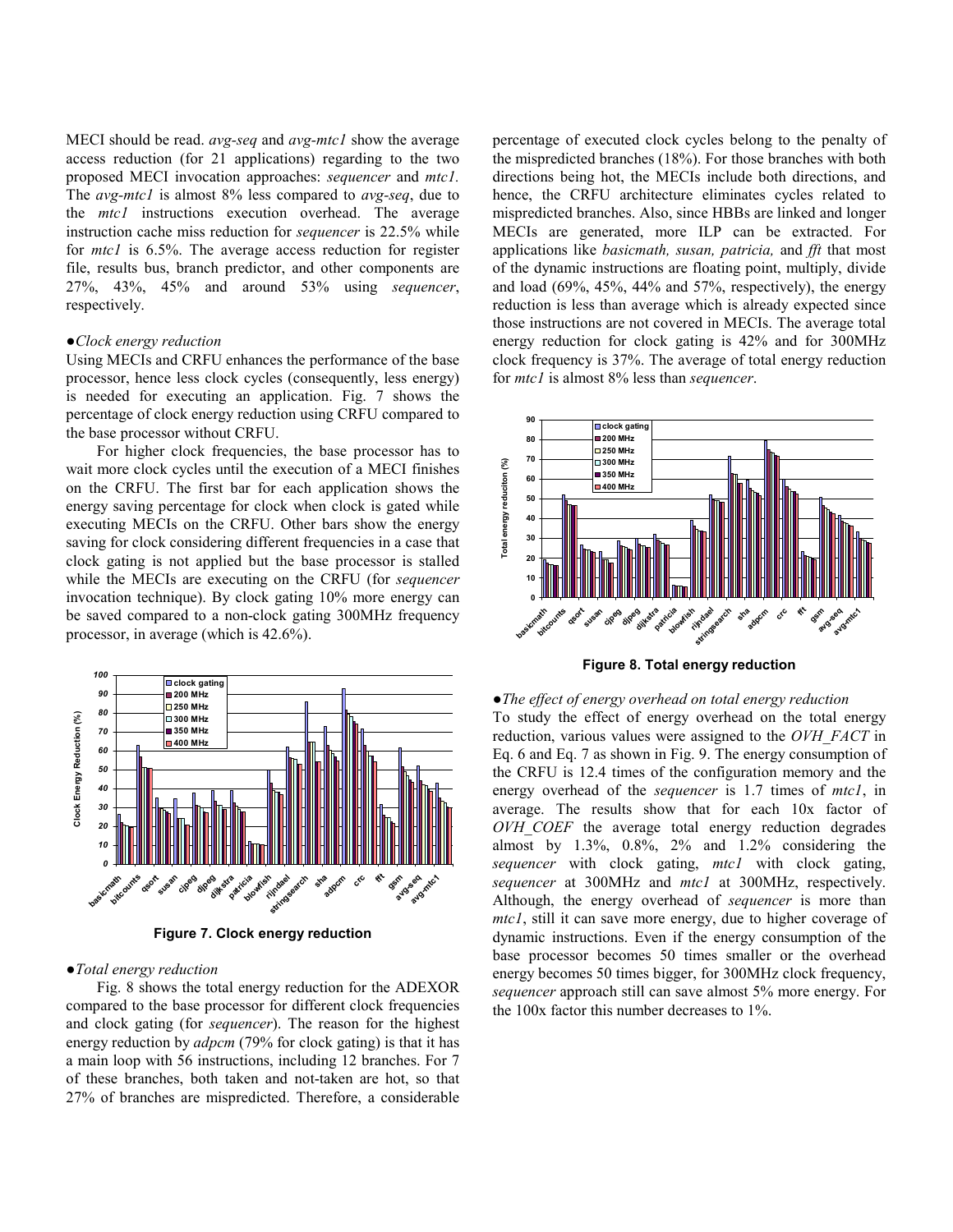

Figure 9. The effect of energy overhead on the total energy reduction

#### ●MECIs vs. CIs

To see the effectiveness of MECIs compared to custom instructions limited to one HBB (named as CIs), we limited the MECI generator to one HBB and regenerated the CIs. Then, we redesigned the CRFU using the same quantitative approach. The number of inputs, outputs and FUs are the same as before, but it has simpler connections, less functions and FUs and does not support conditional execution. The area of CRFU reduces to  $1.15 \text{ mm}^2$  and its delay for a CI with a critical length of five is 7.66 ns. The power also decreases to 206.85 mW. Each CI configuration needs 512 bits. Therefore, the energy for each access to the configuration memory reduces to 0.16 nJ. Fig. 10 shows the energy reduction obtained by MECIs and CIs compared to the base processor for some applications when the mtc1 is used. The energy overhead for MECIs is 2.6 times of CIs in average. The results show that MECIs can save 15% and 12% more energy compared to CIs, correspondigly for clock gating and 300MHz clock. Even for an OVH FACT equal to 100x the MECIs save 8% and 3.5% more energy compared to CIs for the cases of clock gating and 300MHz clock frequency, respectively.



Fig. 10. Total energy reduction (MECIs vs. CIs)

#### 6. Conclusions

In order to improve the energy efficiency of processor-based mobile computing systems, we proposed an architecture framework for an adaptive extensible processor to have the flexibility of general purpose processors while utilizing the energy reduction feature of custom instructions and maintaining the compatibility of the binary code. In this architecture, CIs are generated and added after chip fabrication. To support post-fabrication instruction set customization, the custom functional units are replaced by a coarse-grain reconfigurable functional unit. To cover higher percentage of dynamic instructions, custom instructions with multiple exits are proposed, instead of single exit. Using the proposed custom instructions, number of accesses (i.e. energy) to different components of the base processor (e.g. instruction cache, ALUs, branch predictor, result bus, decoder and register file) is reduced as well as the number of misses of instruction cache and clock energy. The total energy reduction is 42% when clock can be gated while executing MECIs on the CRFU in average and 37% for 300MHz clock frequency. Our experimental results show that by extending custom instructions over multiple HBBs (or using MECIs) the average energy saving increases by 15% compared to the custom instructions limited to only one HBB.

#### Acknowledgment

We would like to thank all members of the System LSI Laboratory of Kyushu University for their valuable comments during our technical meetings. This research was supported in part by Grant-in-Aid for Encouragement of Young Scientists (A) 17680005.

### References

- [1] J. Henkel, "A Low-Power Hardware/Software Partitioning Approach for Core-based Embedded Systems", DAC 1999.
- [2] W. E. Dougherty, et al., "Subsetting behavioral intellectual property for low power ASIP design", Journal of VLSI Signal Process., 1999.
- [3] F. Sun et al, "Custom Instruction Synthesis for Extensible-Processor Platforms", IEEE Transaction on Computer-Aided Design of Integrated Circuits and Systems, 2004.
- [4] P. Biswas et al. "Automatic Identification of Application-Specific Functional Units with Architecturally Visible Storage", DATE 2006.
- [5] T. Sakurai, "Meeting with the forthcoming IC Design", Keynote Address, ASP-DAC 2007
- [6] S. Wong et al., "Future Directions of Programmable and Reconfigurable Embedded Processors", Domain-Specific Processors: Systems, Architectures, Modeling, and Simulation, January 2004.
- [7] M. Wan et al., "Design Methodology of a Low-Energy Reconfigurable Single-Chip DSP System", Journal of VLSI Signal Processing, 2001.
- [8] G. Stitt et al., "Energy Savings and Speedups from Partitioning Critical Software Loops to Hardware in Embedded Systems", ACM Transactions on Embedded Computing Systems, February 2004.